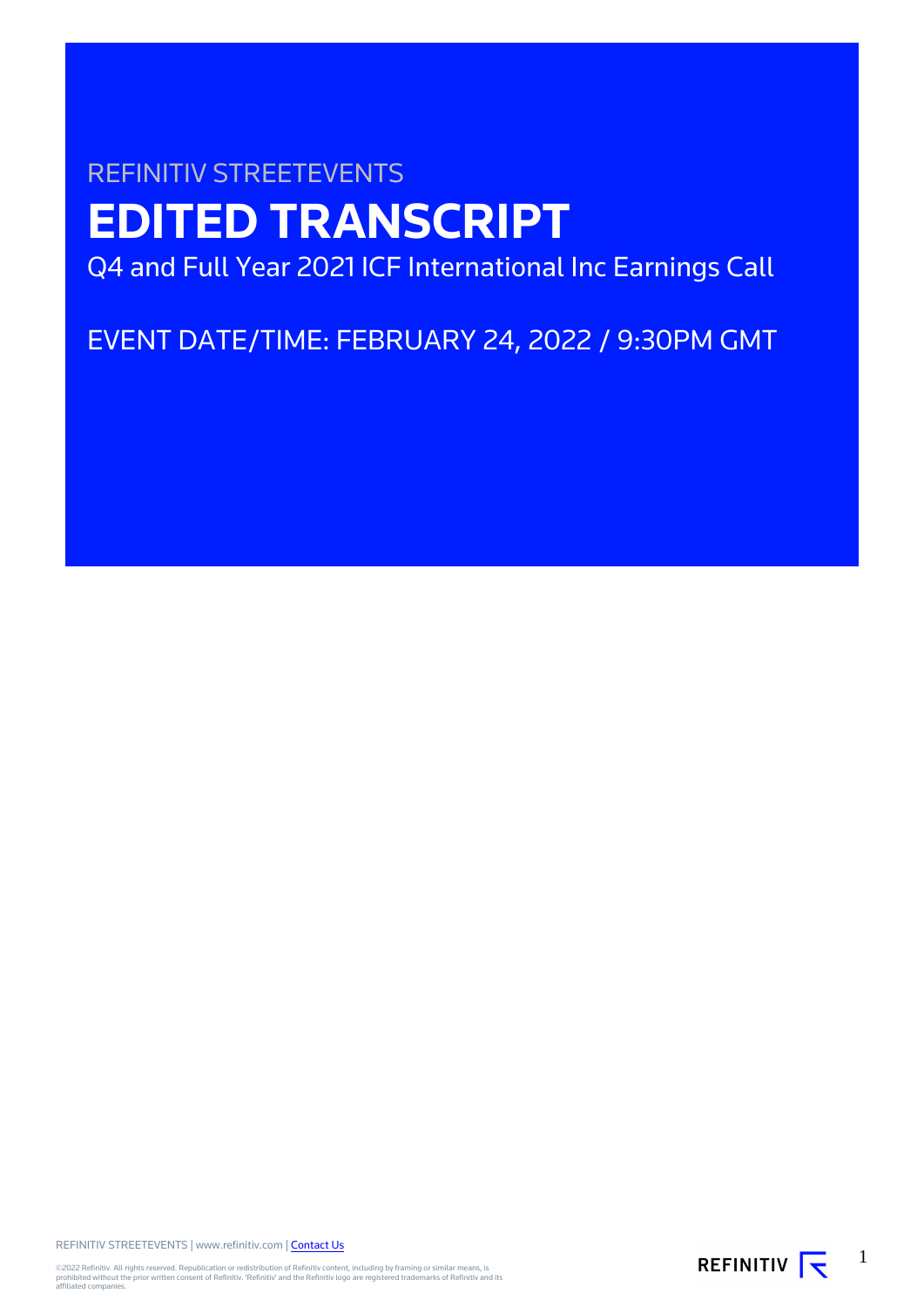## **CORPORATE PARTICIPANTS**

**Bettina Welsh John M. Wasson** ICF International, Inc. - Chairman of the Board, President & CEO

## **CONFERENCE CALL PARTICIPANTS**

**Jasper James Bibb** Truist Securities, Inc., Research Division - Associate **Joseph Anthony Vafi** Canaccord Genuity Corp., Research Division - Analyst **Marc Frye Riddick** Sidoti & Company, LLC - Business and Consumer Services Analyst **Lynn Morgen**

#### **PRESENTATION**

## **Operator**

Welcome to the Q4 and Full Year 2021 ICF Earnings Conference Call. My name is Cheryl, and I will be your operator for today's call. (Operator Instructions)

I will now turn the call over to Lynn Morgan of AdvisIRy Partners. Lynn, you may begin.

#### **Lynn Morgen**

Thank you, operator. Good afternoon, everyone, and thank you for joining us to review ICF's fourth quarter and full year 2021 performance. With us today from ICF are John Wasson, Chairman and CEO; and Bettina Welsh, CFO. Joining them is James Morgan, Chief of Business Operations; and Barry Broadus, who will assume the CFO role at the end of this month.

During the conference call, we will make forward-looking statements to assist you in understanding ICF management's expectations about our future performance. These statements are subject to a number of risks that could cause actual events and results to differ materially, and I refer you to our February 24, 2022, press release and our SEC filings for discussions of those risks.

In addition, our statements during this call are based on our views as of today. We anticipate that future developments will cause our views to change. Please consider the information presented in that light. We may, at some point, elect to update the forward-looking statements made today, but specifically disclaim any obligation to do so.

I will now turn the call over to ICF's CEO, John Wasson, to discuss fourth quarter and full year 2021 performance. John?

## **John M. Wasson ICF International, Inc. - Chairman of the Board, President & CEO**

Thank you, Lynn, and thank you all for participating in today's call to review our fourth quarter and full year results and discuss our business outlook for 2022. We capped the year of substantial growth in 2021 with strong fourth quarter operating results that aligned with our expectations and reflected the key growth drivers that we have identified in our markets.

Three key takeaways from our fourth quarter and full year performance are: First, we continued to show strong organic growth in service revenue, which was up 6.4% for the full year, a growth rate that was substantially higher than in 2020. Year-on-year service revenue growth was driven by our work in IT modernization and digitization, public health, disaster management, utility consulting and our climate, environment and infrastructure advisory services. Together, annual revenue from these growth markets increased more than 10% from 2020 levels and accounted for roughly 65% of full year 2021 service revenue, and we expect revenues from these areas in the aggregate to continue to grow by 10% or more in 2022 and beyond.

Second, this was ICF's second consecutive year of record contract awards. We were awarded \$2.25 billion in contracts in 2021, up 15% year-on-year, bringing our 12-month book-to-bill ratio to 1.45. Also, approximately 2/3 of the value of these awards represented new business. We believe these excellent metrics illustrate how well aligned ICF's domain expertise and cross-cutting implementation skills are with market demand.

Lastly, in the fourth quarter, we executed on our strategy of complementing organic growth with acquisitions in our key growth markets

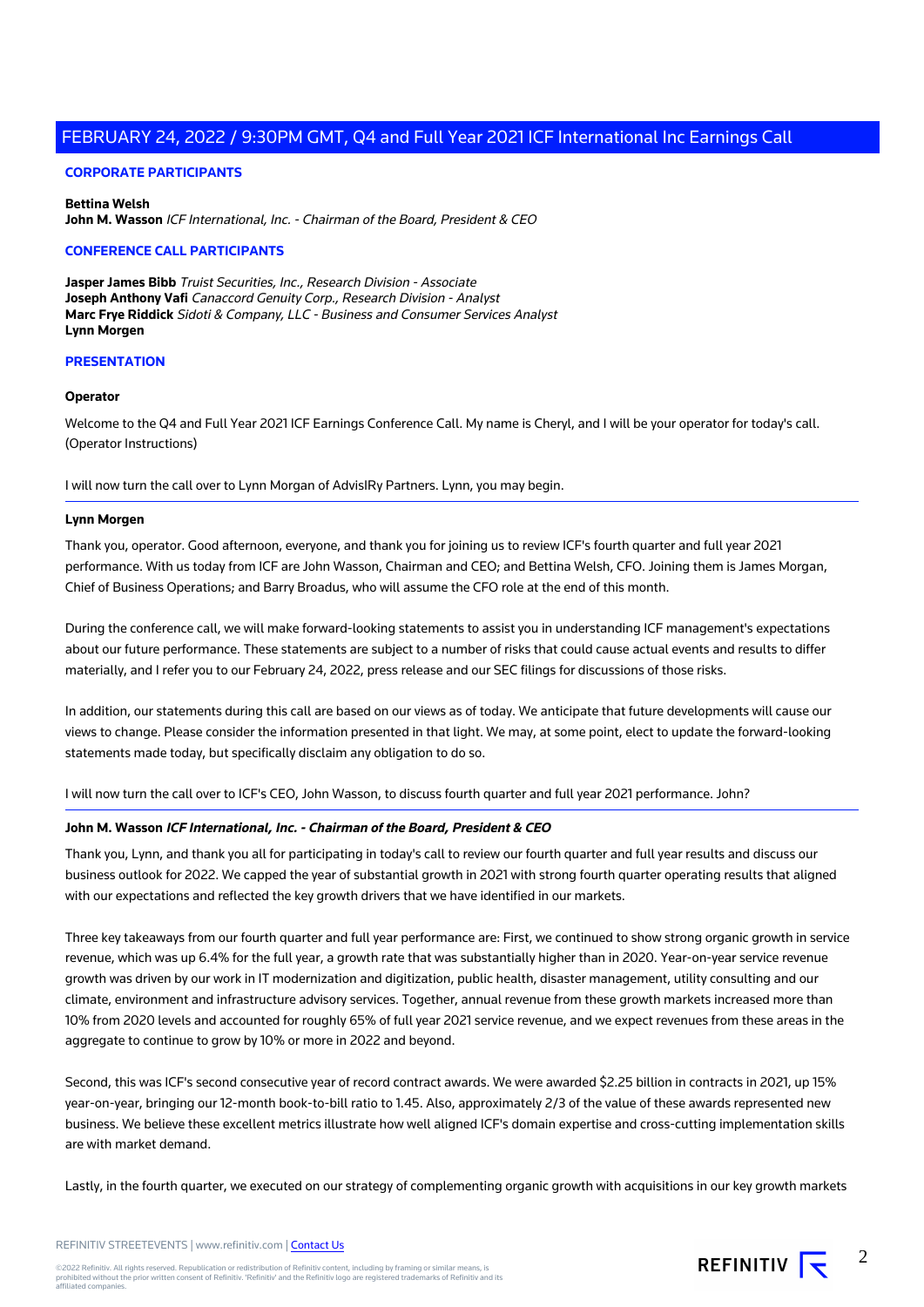that build upon our current capabilities and provide revenue synergies. The creative transaction has further expanded our IT modernization and digital transformation qualifications and, importantly, has brought substantial expertise in Salesforce and Microsoft platforms. This adds to our industry-leading capabilities in ServiceNow and Appian, thereby positioning ICF as a provider at scale of the most widely adopted low-code, no-code platforms in the federal government.

Taking a closer look at our performance by client category. We continue to see very strong results from our U.S. federal business, where organic growth was 9.8% in the fourth quarter and 10.2% for the full year. Additionally, our contract awards in this area were substantial, representing approximately 50% of our total full year awards, with wins across a broad universe of federal agencies.

One of the fourth quarter awards that I would like to highlight is a new 5-year contract with a value of more than \$75 million with the U.S. Federal Agency to provide cybersecurity and resilience planning, partnership engagement and communication services. While we're not permitted to disclose the client's name, this new contract fits with our strategic objective of winning larger implementation contracts, and it brings together capabilities from across the firm. We believe that ICF's ability to deliver multidisciplinary solutions for clients has been a key element of our success in winning new business and will continue to be a differentiator for us going forward.

The passage of the Infrastructure Investment and Jobs Act, otherwise known as the Bipartisan Infrastructure Law creates significant opportunities for new work for ICF in providing advisory planning, management, technical assistance and environmental support to federal government clients as well as state and local and commercial clients.

The act calls for the federal government to spend more than \$550 billion over the next 5 years on a variety of infrastructure projects related to roads, ports and airports, but also includes major investment in the clean energy transition, including transmission, clean energy sources and electrification of transport and buildings. ICF has contracts with all the federal agencies charged with dispensing these funds.

The bulk of the funds will be distributed in the form of grants to state and local governments and tribal entities and, in certain cases, to industry. At the grantee level, there will be substantial opportunities for ICF to perform environmental permitting and analysis, planning support and related services.

Additionally, we are encouraged by recent budget discussions and negotiations and are hopeful that Congress will pass a fiscal year '22 budget in March. Our strong positioning in key federal markets that have bipartisan support, namely IT modernization and digitization and public health, together with the opportunities from the Infrastructure Bill, give us confidence in the growth trajectory of our federal business, even if we have to endure a 1-year CR this fiscal year.

Revenues from state and local government clients increased 19.5% in the fourth quarter and 6.5% for the full year. Our disaster management work, which comprises 1/2 of revenue base of this client category, continue to pace in the fourth quarter. We executed on key disaster recovery contracts in Puerto Rico and Texas, and won a number of new contracts and extensions during the quarter related to Hurricane Ida as well as work connected to the Oregon wildfires and seasonal flooding in Louisiana.

With respect to mitigation, ICF is now working on mitigation efforts for over 25 clients in 13 states, and the fourth quarter saw new wins in Florida, North Carolina and New York. Additionally, we continue to support our state and local government clients with environmental services. These include a number of high-profile water, transportation and energy infrastructure projects. Also, we are seeing growing market demand for advisory and implementation services around clean energy projects, with funding, in part, coming from grants to the states as part of the Infrastructure and Jobs Act I mentioned earlier.

Revenues from international government clients increased 45% in 2021, reflecting the benefit of a large short-term project that was in a wind-down phase at the end of last year, resulting in a 9.4% decline in fourth quarter revenues. We won a significant number of contract awards in 2021, which leads us to expect growth in this client category in 2022, exclusive of this large project, and assuming we see an uptick in activation of the marketing and communications work we won last year.

Moving to the commercial client set. The decline in fourth quarter revenues was expected due to the completion of a large commercial

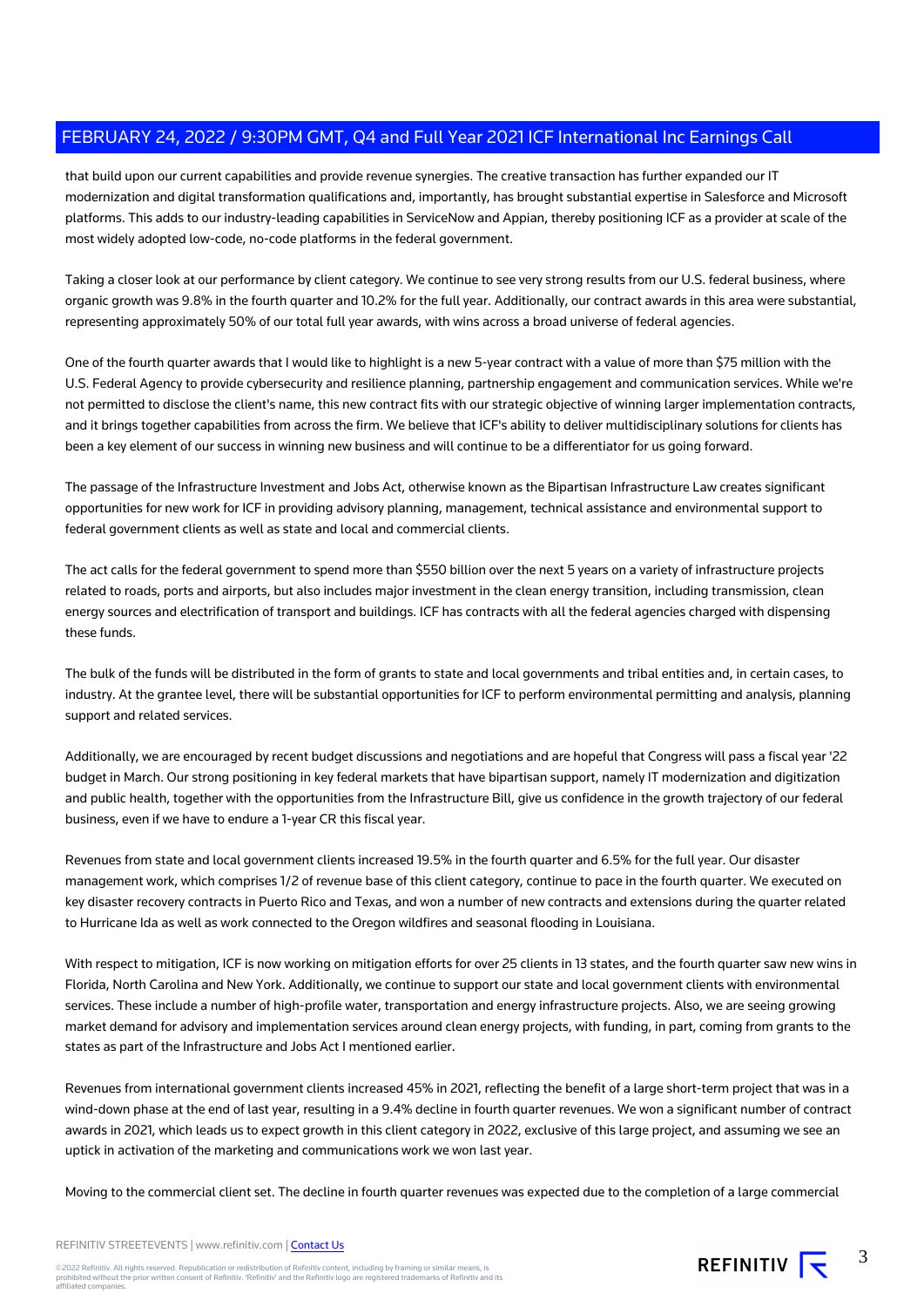marketing contract in the fourth quarter of 2020, which mostly involved low-margin pass-through revenues. In addition to this difficult comparison, our commercial marketing services business continues to be pressured by the pandemic's impact on clients in the travel and hospitality industries.

Within this challenging environment, our team is doing excellent work for clients and winning industry awards. We added several new health care service clients in 2021, and continue to successfully integrate the substantial engagement capabilities we have in this business into client programs across the company, which you will hear more about in a moment.

Our Commercial Aviation business continues to recover. Despite challenging conditions, we are winning new work and new clients and successfully combining our deep aviation expertise with sustainable travel and tourism. Together, commercial marketing and aviation consulting comprised approximately 10% of our total 2021 revenues.

The key growth area within our commercial market set is energy markets, which accounted for 62% of fourth quarter commercial revenues and 17% of total 2021 revenues. This business continued to be a strong performer, growing 8.1% in the quarter and 8.7% for the year. We had robust energy efficiency contract wins in 2021, and we see growing market demand for our energy efficiency program and implementation services.

One word I'd like to call out is a key marketing win with a Northeast utility, which we became their agency of record. Providing engagement and marketing services to utilities has been an area of strong growth for us each of the past 2 years, and our pipeline reflects growing opportunities as utilities consider how they communicate with customers and stakeholders to achieve their net zero commitments. These wins and opportunities demonstrate how well we are integrating marketing services into ICF's areas of deep domain expertise.

In addition, we continue to see growth in the electrification space as utilities focus on achievement of decarbonization commitments and as legislatures and public service commissions adopt increasingly supportive policies. Also, utilities are increasingly emphasizing equity, disadvantaged communities and workforce development, which allows ICF to bring together our substantial qualifications in the human services arena with our energy sector experience.

And of course, the Infrastructure Act provides a broader range of opportunities across our government and commercial client sets to provide advisory and planning support to assess climate risk and ensure that new infrastructure investments will improve climate resilience and achieve low carbon goals. The breadth of our commercial energy portfolio of service is a unique attribute of ICF, and we see this as an area of substantial growth for us in the years ahead.

To sum up, we are very pleased with our performance in 2021. As we exited the year, both our backlog and pipeline were at record year-end levels, supporting our expectations for a year of strong growth in 2022. Throughout the year, we continue to invest in people and technology, expanding our recruitment and retention activities to address industry-wide staffing challenges. We've also increased our business development investments so we can take full advantage of the opportunities we see on the horizon in our key growth markets, thereby allowing us to maximize organic growth over the next several years.

Before turning the call over to Bettina for a financial review, I want to wish Bettina the best in her future endeavors, and thank her for the contributions she has made to ICF. Bettina will remain with ICF through early April to ensure a smooth transition as Barry Broadus takes over as CFO at the end of February. Bettina?

## **Bettina Welsh**

Thank you, John. It has been a great experience to work with the excellent team here at ICF, and it is a pleasure to report on our strong results for the fourth quarter and full year.

Fourth quarter total revenue amounted to \$388 million compared to \$434.3 million in the year ago quarter. As a reminder, the year ago figure included approximately \$65 million of low-margin pass-through revenue associated with the completion of a contract for a single commercial marketing client. This also explains the variation in pass-through revenue, which was 29.5% of total revenue in this year's

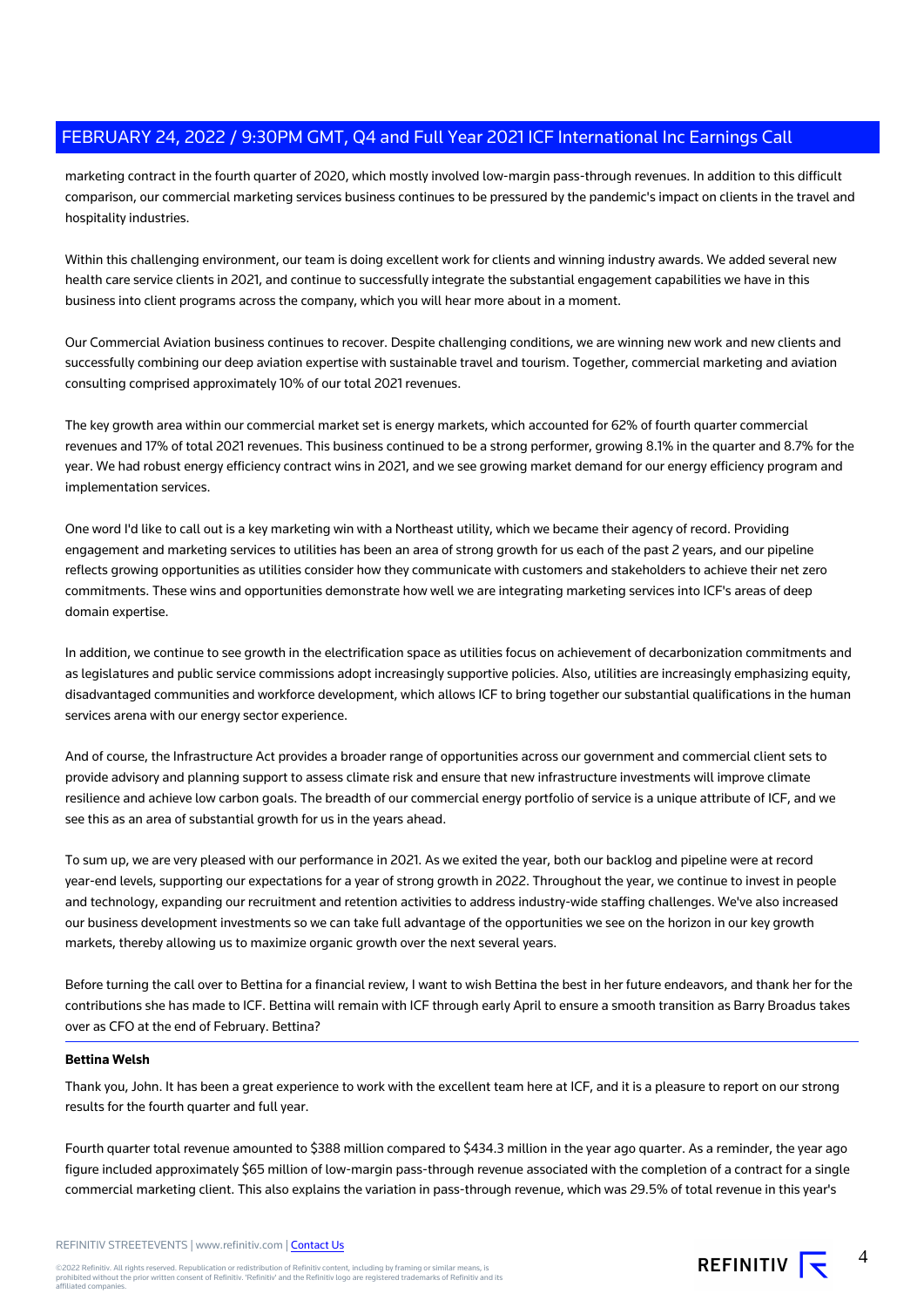fourth quarter compared to 39.6% in last year's fourth quarter.

Sequentially, as expected, fourth quarter revenue was relatively stable, with a \$394.1 million reported in the third quarter of 2021. Service revenue, which is more indicative of our business trends, was also similar to third quarter levels, and increased 4.3% year-on-year to \$273.4 million in the fourth quarter of 2021.

Gross profit was \$141.3 million in the fourth quarter, and up 1.5% year-over-year. Gross margin on service revenue was 51.7% compared to 53.1% in the year ago quarter. largely reflecting higher fringe costs as we emerge from the pandemic.

Indirect and selling expenses were \$114.5 million, including \$11.2 million in onetime expenses associated with the early lease terminations and other facility-related charges and M&A costs. The largest component was \$9.8 million related to facility charges we incurred in 2021 fourth quarter, which represents the completion of the major portion of our program to realign our real estate footprint with the hybrid workplace environment we envision for the future. We will realize \$4 million of incremental annual rent savings in 2022, which we will reinvest to drive and support future growth.

Adjusted EBITDA was \$38 million in the fourth quarter. And adjusted EBITDA margin on service revenue was 13.9%, driven by a favorable business mix, high utilization and lower facility-related costs, together with certain continued pandemic-related savings. In last year's fourth quarter, adjusted EBITDA was \$44.9 million, and adjusted EBITDA margin on service revenue was 17.1%, which reflected pandemic-related lower SG&A and fringe benefits, related primarily to health care and paid leave costs.

Operating income of \$18.6 million was down from \$21.8 million in the fourth quarter of 2020 for the same reasons as gross margin. Our tax rate was 24.4% compared to 28.5% in the fourth quarter of 2020 due to adjustments to our tax provisions.

In 2021, fourth quarter, net income was \$12.1 million or \$0.63 per diluted share and includes \$0.43 in tax-effected special charges related to facilities and M&A costs. 2020 fourth quarter net income was \$12.8 million or \$0.67 per diluted share, inclusive of \$0.56 of tax-affected special charges.

Non-GAAP EPS was \$1.19 per share compared to \$1.36 per share reported in fourth quarter of 2020. As I mentioned earlier, last year benefited from lower expenses associated with the pandemic.

Now to recap our record 2021 full year results. Service revenue increased 6.4% to \$1.11 billion, and total revenue was up 3.1% to \$1.55 billion. Adjusted EBITDA increased 11.5% to \$159.6 million, and adjusted EBITDA margin on service revenue was 14.4%, which includes certain pandemic-related cost savings that are not sustainable. GAAP EPS was \$3.72, up 29.6%. And non-GAAP EPS increased 15.6% to \$4.82.

Shifting to our cash flow statement and the balance sheet. Our operating cash flow was \$110 million, in line with our expectations compared to \$173 million in 2020. As a reminder, last year's operating cash flow included approximately \$50 million of accelerated collections. Also, under the CARES Act in 2020, we deferred \$20 million of employer social security tax liabilities to 2021 and 2022.

DSOs were 76 days in the fourth quarter of 2021, compared to 67 days in the year ago quarter, but last year benefited from an 11-day reduction due to the accelerated collections.

Our long-term debt at year-end 2021 was \$421.6 million, including the acquisition of Creative Systems and Consulting. And our net leverage ratio was 2.91. In 2021, our capital expenditures were \$19.9 million compared to \$19.4 million in the prior year.

We continue to focus our capital allocation on investing for future growth through organic initiatives and acquisitions as well as utilizing our substantial cash flow for debt reduction, share repurchases and dividend payments. In 2021, we repurchased 197,800 shares for a total outlay of \$17.2 million to offset dilution of our employee incentive programs. Yesterday, we declared a quarterly cash dividend of \$0.14 per share payable on April 13, 2022, to shareholders of record on March 25, 2022.

REFINITIV STREETEVENTS | www.refinitiv.com | [Contact Us](https://www.refinitiv.com/en/contact-us)

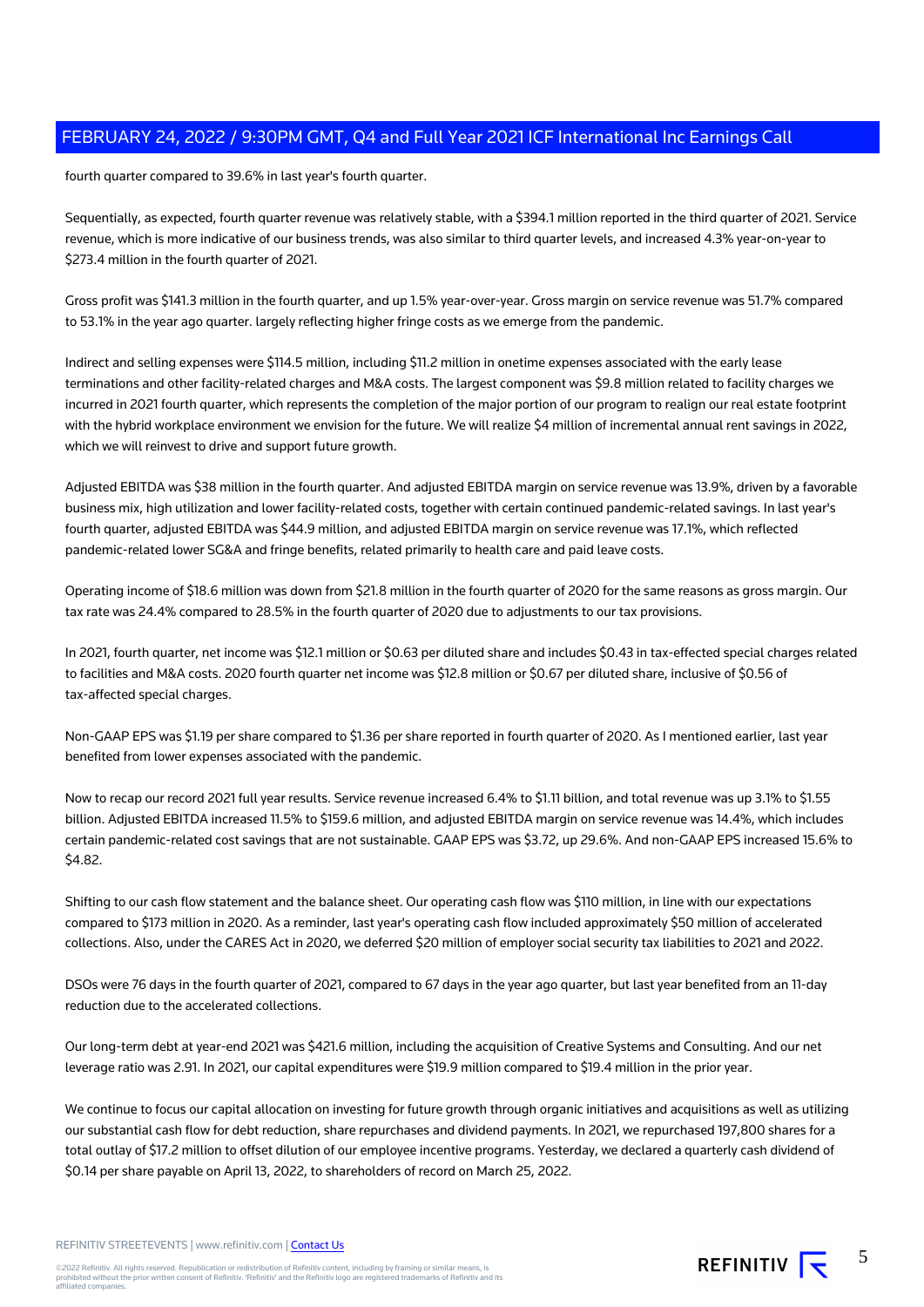I want to highlight that by the end of 2022, ICF will move to new headquarters. And throughout the year, there will be an incremental \$7.6 million of noncash rent expense on our P&L. The accounting rules require us to amortize the rent abatement that began in November 2021 over the life of the lease. This means that while we will not have cash outlay for rent, from a P&L perspective, we will accrue these expenses. We will exclude this from our adjusted metrics. As we move into 2023, ICF will no longer have this double rent, and we will have incremental savings in rent expense compared to what we paid in 2021.

Looking at the cadence of 2022, we expect results to be largely balanced between the first and second half, with year-on-year growth in each quarter. We expect double-digit service revenue growth beginning in the second quarter.

I also want to share our expectations for certain 2022 financial metrics that will help with modeling. Depreciation and amortization expense is expected to be in the range of \$20.7 million to \$22.7 million for the full year 2022. Amortization of intangibles should be in the range of \$18.5 million to \$19 million. Full year interest expense will range from \$10 million to \$12 million. Full year tax rate will be approximately 28%. We expect fully diluted weighted average share count of approximately 19.1 million for 2022. And capital expenditures are anticipated to be between \$33 million and \$37 million, including approximately \$15 million of expenses related to onetime leasehold improvement costs from the new headquarters. Our 2022 operating cash flow is forecasted to be approximately \$130 million.

With that, I'd like to turn the call back to John for his closing remarks.

## **John M. Wasson ICF International, Inc. - Chairman of the Board, President & CEO**

Thank you, Bettina. As you've seen in today's earnings release, we are expecting very strong performance for 2022, driven by high single-digit organic growth in service revenue and the benefit of our Creative acquisition, which together support our guidance of double-digit growth in both service revenue and total revenue. Specifically, we expect service revenue for full year 2022 to range from \$1.225 billion to \$1.275 billion, representing year-on-year growth of over 12% at the midpoint. Pass-through revenues are anticipated at approximately 28% of total revenue in 2022, providing for total revenue of \$1.7 billion to \$1.76 billion.

EBITDA is expected to range from \$160 million to \$172 million, inclusive of continued organic investments in business development, recruiting and retention and technology and is equivalent to 16% growth at the midpoint. Adjusted EBITDA will reflect the noncash rent expense that Bettina mentioned in her remarks, bringing adjusted EBITDA based on our current visibility to \$168 million to \$180 million.

This would represent an adjusted EBITDA to service revenue margin of 13.9% at the midpoint, which represents a 50 basis point expansion from the 13.4% we reported pre-pandemic in 2019. We are confident in our ability to progressively increase EBITDA margins over the next several years through a combination of excellent execution of our programs, scale, lower facility costs and other operating efficiencies.

GAAP EPS is projected at \$4.15 to \$4.45, and non-GAAP EPS is expected to range from \$5.15 to \$5.45, representing increases of approximately 15% and 10%, respectively, over 2021. Operating cash flow is expected to be approximately \$130 million in 2022, up 18% year-on-year.

As you know, the great majority of ICF work involves helping clients address issues that are critical to society's well-being. Thus, while we're very pleased with our financial accomplishments and outlook, we're also very proud of the positive impact that ICF professionals are making on the world we all live in.

We're also pleased to announce that we will hold our Investor Day on Wednesday, May 25, in New York. The event will feature presentations and panels that will provide greater insight into the growth drivers ahead for ICF and give you the opportunity to engage with our subject matter experts and those leading our technology and digital engagement capabilities. Invitations will be sent out shortly. Please direct any questions to Lynn Morgen. We certainly hope to see you there.

And with that, operator, we'll open it up for questions.

## REFINITIV STREETEVENTS | www.refinitiv.com | [Contact Us](https://www.refinitiv.com/en/contact-us)

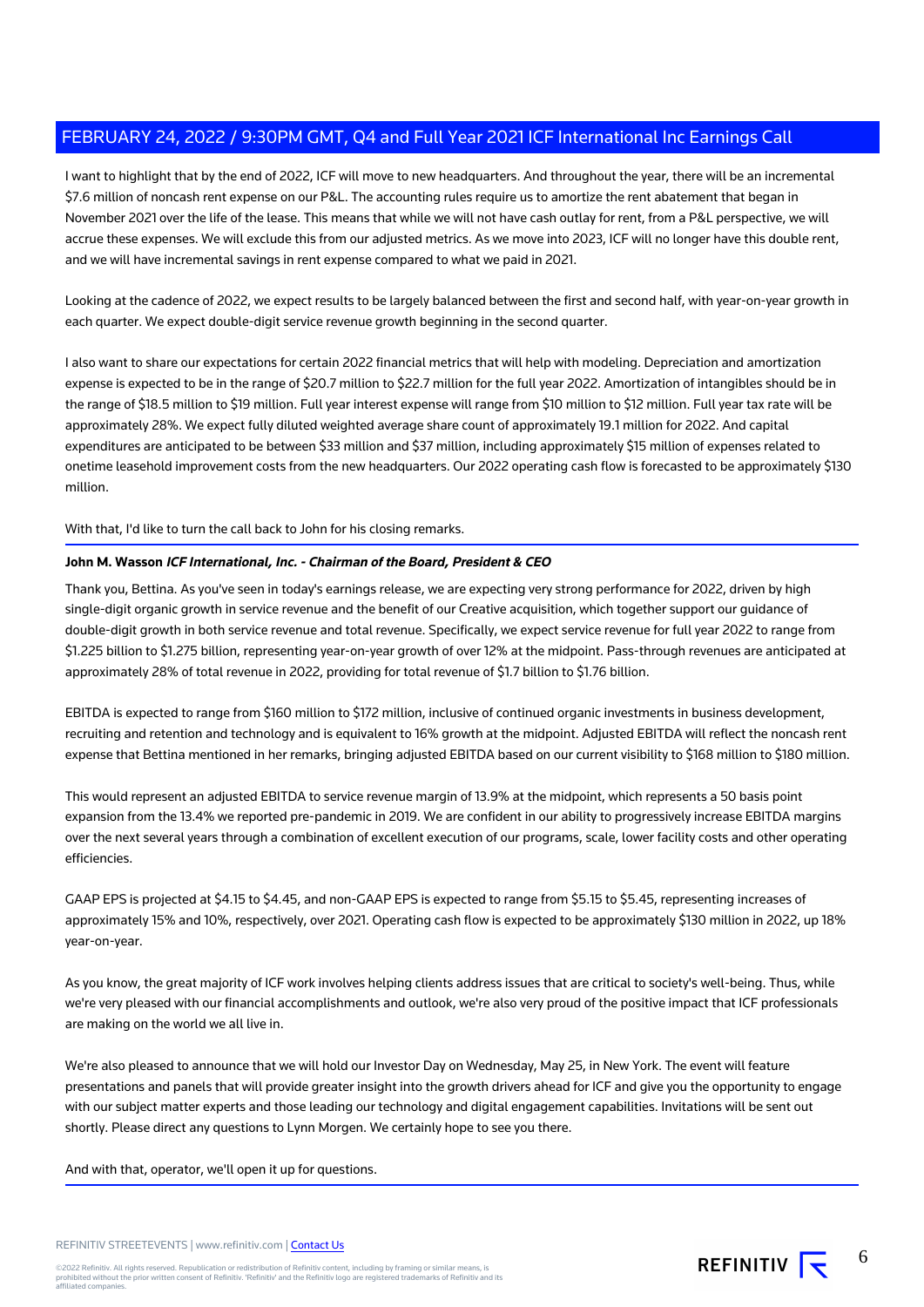## **QUESTIONS AND ANSWERS**

## **Operator**

(Operator Instructions) Our first question comes from Joseph Vafi from Canaccord.

## **Joseph Anthony Vafi Canaccord Genuity Corp., Research Division - Analyst**

Good results. Bettina, best of luck in your future endeavors. Welcome on board, Barry.

Maybe we'll just start with just a high-level question here on growth opportunities and your IT modernization with the most recent acquisitions getting to be more material. You've got good growth there. You've got good growth opportunities in some of your other core government verticals and then your energy efficiency business is also doing well. Can you kind of give us some thoughts on ROIs on investment dollars in those areas or other key strategic buckets, and how they may vary and where you might prioritize one over another? And then I have a quick follow-up.

## **John M. Wasson ICF International, Inc. - Chairman of the Board, President & CEO**

Yes. I would say, Joe, you certainly did a nice job of hitting our key growth drivers. I think we've talked at length about the 5 key growth drivers within ICF. I would say, as a group, as we've said consistently, we've seen north of 10% growth in each of those 5 key growth drivers this year, and we certainly expect that we can continue with that 10% growth.

So I think we are making significant investments in each of those areas and believe that, that double-digit growth is sustainable. And so I think the return on investments in -- we're confident of significant returns on investments in each of those areas and are making significant investments, given they're driving a double-digit growth.

So it's a little difficult for me to kind of rank order the 5. I mean, I think they are 5 significant markets for us. As we've said, they make up 65% of our total revenues in 2021. And so that's what the investment focus is. We do expect significant growth, and they're all contributing materially to our earnings growth, too.

## **Joseph Anthony Vafi Canaccord Genuity Corp., Research Division - Analyst**

Okay. That's great. And then just kind of drilling down a little more on IT modernization. And I know you've got acquisition-related growth in there this year, but do you expect that to continue to grow faster organically over time with potentially better margins than some of your other key areas of growth?

## **John M. Wasson ICF International, Inc. - Chairman of the Board, President & CEO**

Yes, sure. Well, I think, as you know, certainly, Joe, the growth we've experienced in the IT modernization, digitalization arena, I think we've consistently reported north of 15% organic growth in that market. Certainly with the ITG modernization, we have captured significant revenue synergies. We're highly confident that we'll, with Creative, capture significant revenue synergies also with that deal, particularly given their sales force expertise. And so I think that -- we certainly see that as one of the highest growth markets for us. We'll continue to achieve north of 15% growth there.

And as we've talked about the margins in IT modernization are at the high end of federal margins. So that certainly helps from a mix perspective. And so I think we're quite pleased and quite confident on the IT monetization front in terms of the trajectory of that business and maintaining the -- maintaining that trajectory.

And I would say across all 5 of the key growth areas, we are continuing to invest in business development. We think the time is now to make those investments to really set ourselves up for significant organic growth here over the next several years. And so we're quite focused on making and executing on those investments in these 5 areas.

## **Operator**

Our next question comes from Tobey Sommer from Truist Securities.

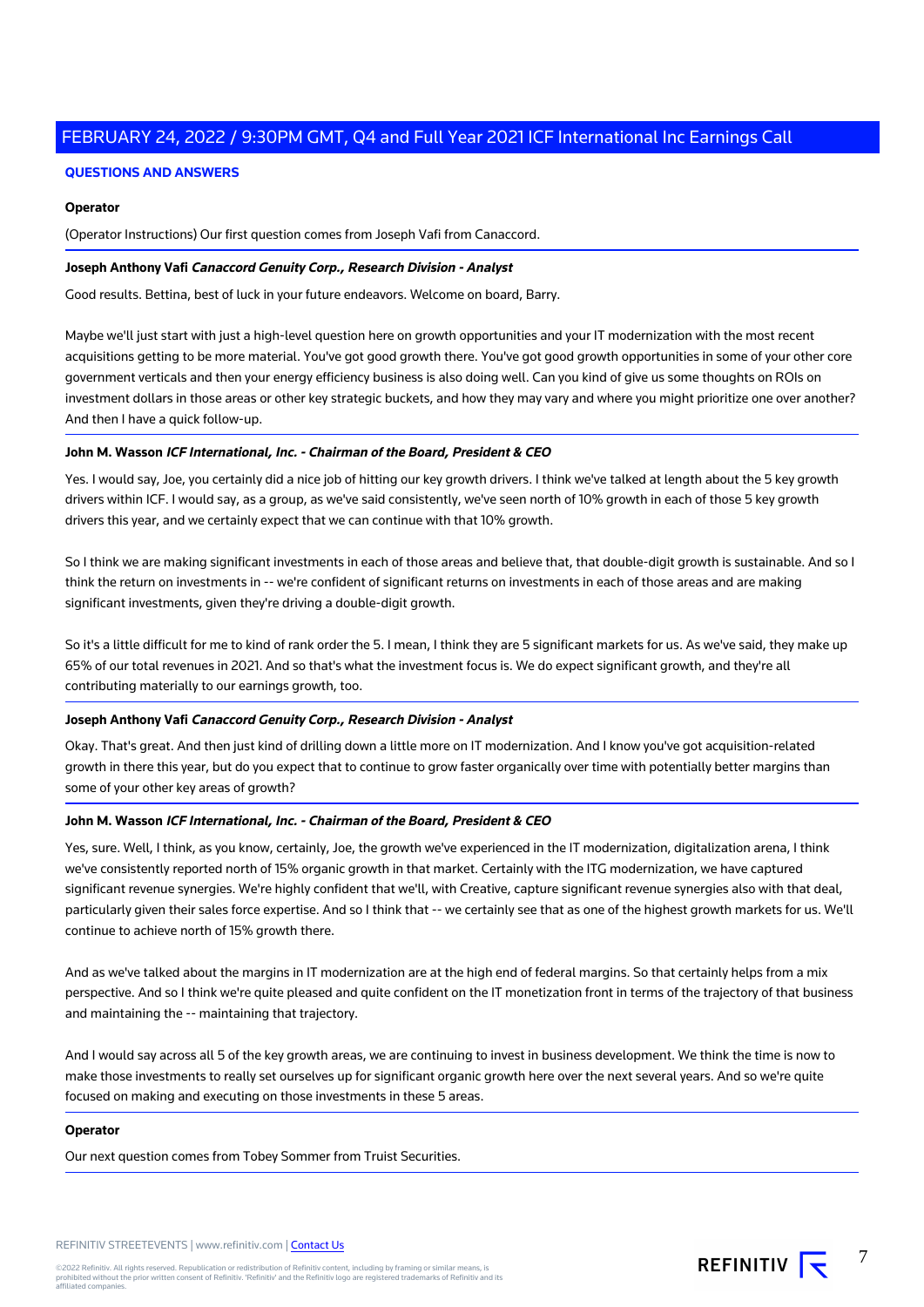## **Jasper James Bibb Truist Securities, Inc., Research Division - Associate**

This is Jasper Bibb on for Tobey. I wanted to ask about the margin guide and how we should think about the cadence of margins through the year. I know historically, 1Q is seasonally low. That wasn't the case last year, but you might have some pass-through costs that might impact just the slope of margins in any given quarter. So any color there would be great.

## **Bettina Welsh**

Well, Jasper, thanks -- this is Bettina. Thanks for your question. We don't normally give specific quarterly guidance. But as we said, and appreciate that while, in general, we see the back half of the year being slightly more positive than the front half of the year, that we will have balanced margins, as you will, from -- perspective throughout the year, quarter-over-quarter.

## **John M. Wasson ICF International, Inc. - Chairman of the Board, President & CEO**

Yes. I mean, I think we've guided to 13.9% adjusted EBITDA to service revenue. I would expect that will be pretty consistent throughout the year. I wouldn't see a lot of variability there quarter-by-quarter.

## **Jasper James Bibb Truist Securities, Inc., Research Division - Associate**

That's fair enough. And then you announced some pretty sizable recompetes in the commercial energy space this month. Just given some of the ambitious targets the states have put out, are you getting increased scope on this round of recompetes? Or is there any opportunity to do so going forward?

## **John M. Wasson ICF International, Inc. - Chairman of the Board, President & CEO**

I would say, in general, with our energy efficiency recompetes, we -- as those occur, we generally do see increased scope and opportunities to grow our revenues with those recompetes. And so I think that's been a trend we've seen for -- in the past, and I would expect that to continue, that we'll continue to grow the work as we win recompetes.

## **Jasper James Bibb Truist Securities, Inc., Research Division - Associate**

Okay. Got it. Last question for me. You mentioned the lease savings in the prepared remarks. Could you provide a bit more color on how you intend to manage the indirect cost structure going forward, maybe given the learnings from COVID and what that might mean for your margins over time?

## **John M. Wasson ICF International, Inc. - Chairman of the Board, President & CEO**

Yes. I mean, I think as we said, I think we -- obviously, we've had an effort over the last 2 years, last year and this year, to rationalize our lease footprint to reflect the hybrid work environment that certainly we're going to be working in post pandemic. And so we've been quite focused on thinking very carefully about the investments required on the facilities front.

And frankly, given that hybrid environment, taking the savings associated with the need for less facility costs and reinvesting that in business development, which we're certainly doing now given the growth opportunities in front of us. And frankly, we're also investing significantly in recruiting and human capital right now, given what's going on in the labor markets and everything with the great resignation.

I do think, over time, we've also committed to increasing our adjusted EBITDA to service revenue by 10 to 20 bps a year. And I think, obviously, the facility rationalization will contribute to that over time. I also would say that in addition to the facility savings that we highlighted in our release and the early termination charges we took, we also expect that we'll be able to reduce our travel and entertainment expenses by about 25% in the long run, post-pandemic, just by using virtual technologies and managing our indirect travel more effectively.

And so I mean that's another aspect of careful cost management we're using to help drive the margins and allow us to invest going forward.

## **Operator**

(Operator Instructions) Our next question comes from Marc Riddick from Sidoti.

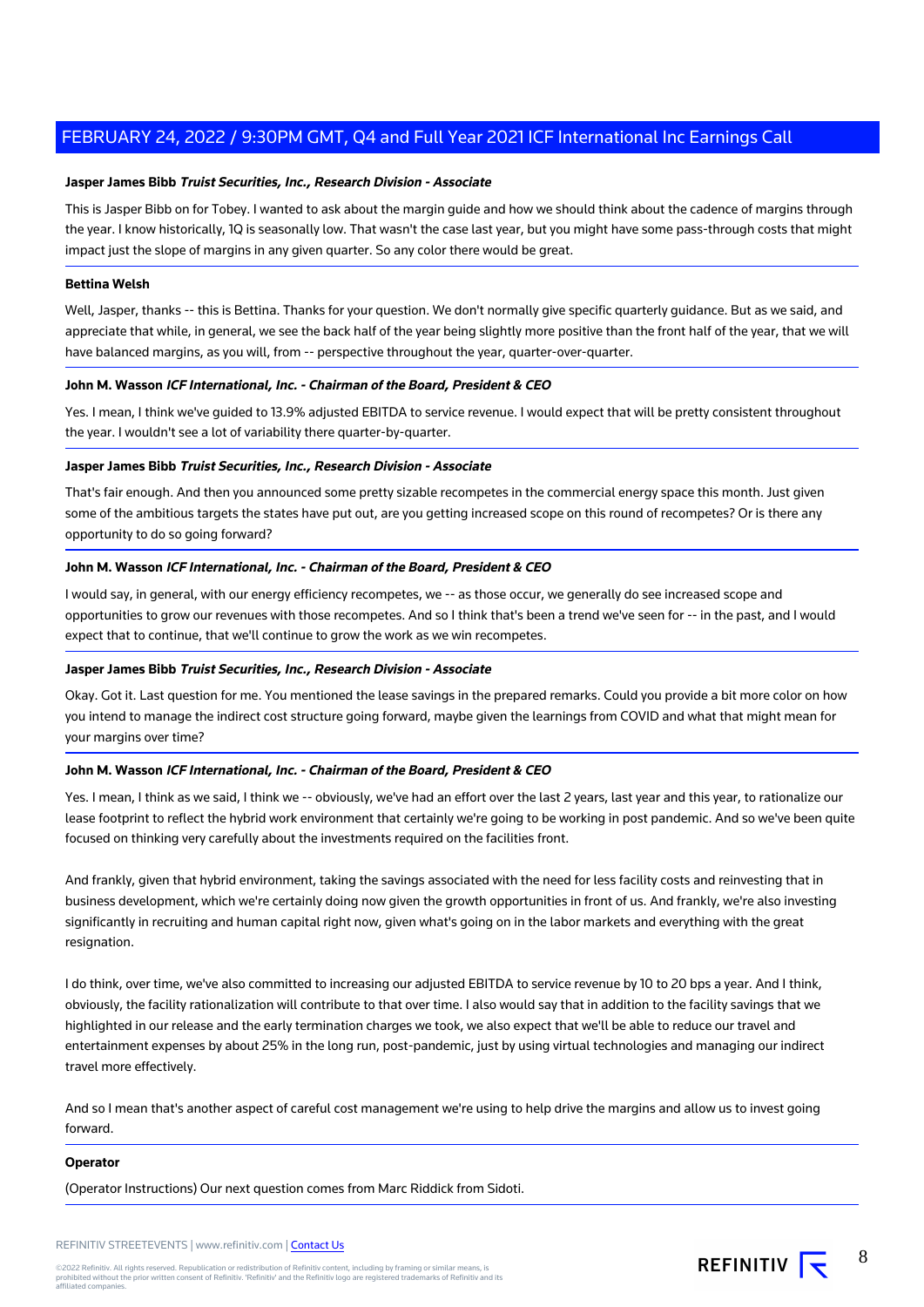## **Marc Frye Riddick Sidoti & Company, LLC - Business and Consumer Services Analyst**

And Bettina, thank you very much for everything. I certainly wish you the best going forward.

I did want to touch on -- some of the questions you already answered, which is great. But I did want to touch a little bit on maybe what you're seeing -- and if you sort of have a general time frame as to disaster-related opportunities and whether if there are some things that we might see that are sort of maybe in the crystal ball of 2022? And then I have a quick follow-up after that.

## **John M. Wasson ICF International, Inc. - Chairman of the Board, President & CEO**

I think, well, as we've discussed, I mean, disaster management, again, is one of our key 5 growth -- one of our key growth markets. I think as I said in the prepared remarks, we continue to see nice growth in that area. We certainly expect double-digit north of 10% growth on the disaster recovery markets in 2022.

We're still working at scale in Puerto Rico, both on traditional disaster recovery, and in Texas, on traditional disaster recovery and mitigation. As I look down the road, I mean, as we've talked about, the severity and frequency of storms is only increasing, and I think that trend is here to stay. So I think there will be ongoing opportunities there. And then we've talked about mitigation being an increasingly important source of funding on the disaster recovery front.

I noted in my prepared remarks that we've won projects across a dozen or more states. And I think we're a market leader there. And so -so I think that's -- it's an important market for us. There will be continued significant opportunity there. Obviously, it is dependent on when disasters occur.

And -- but with the mitigation funding, again, that provides kind of a larger -- another large long-term source of funding that isn't focused on responding to damage from disasters, that's more about taking steps to build resilience and to minimize damage from future storms. And so that's also helping kind of smooth out our -- that revenue stream for us so it's not so episodic.

#### **Marc Frye Riddick Sidoti & Company, LLC - Business and Consumer Services Analyst**

Great. And then I was wondering if you could touch a little bit on sort of just general views around the overall acquisition umbrella as far as what the pipeline looks like. I mean -- and certainly, with Creative, I know generally, you tend to focus on debt reduction following an acquisition. And so one, to get a sense of not just the pipeline that you're seeing, but as far as near-term appetite that we should be thinking about?

#### **John M. Wasson ICF International, Inc. - Chairman of the Board, President & CEO**

Sure. Well, I mean, I would say from a capital allocation perspective, we have been and we'll continue to be primarily focused on investing in organic growth. We'll also certainly continue to look for acquisitions that we think are a good strategic fit and cultural fit for which we can capture significant synergistic revenues through combining with ICF.

And I would say in the M&A market, I think it's still quite active. There's a lot of deal flow out there. I think the pricing is still frothy. I don't -- I wouldn't say we've seen material changes in pricing recently. I think we remain disciplined.

I think we've talked about our areas of focus on M&A. I think they remain in the federal arena, IT modernization and health IT and on the commercial side and energy, around energy efficiency and distributed energy. And so we're looking at things in the market.

I mean, I think, again, we'll be disciplined. It has to be a good culture of it, good strategic fit. And we always want to -- we always focus on revenue synergies. We don't do turnarounds. We don't do fixer uppers. That's not who we are. And so we'll be disciplined. But as I said, I think that remains a key aspect of the strategy.

As Bettina said in her remarks, our net leverage ratio right now is, I think, about 2.91 post Creative. We're obviously going to have strong cash flow again in 2022. And so I think we have capacity to do something for the right deal if it came along in 2022, but -- and so we continue to look and -- but as I said, we'll continue to be disciplined.